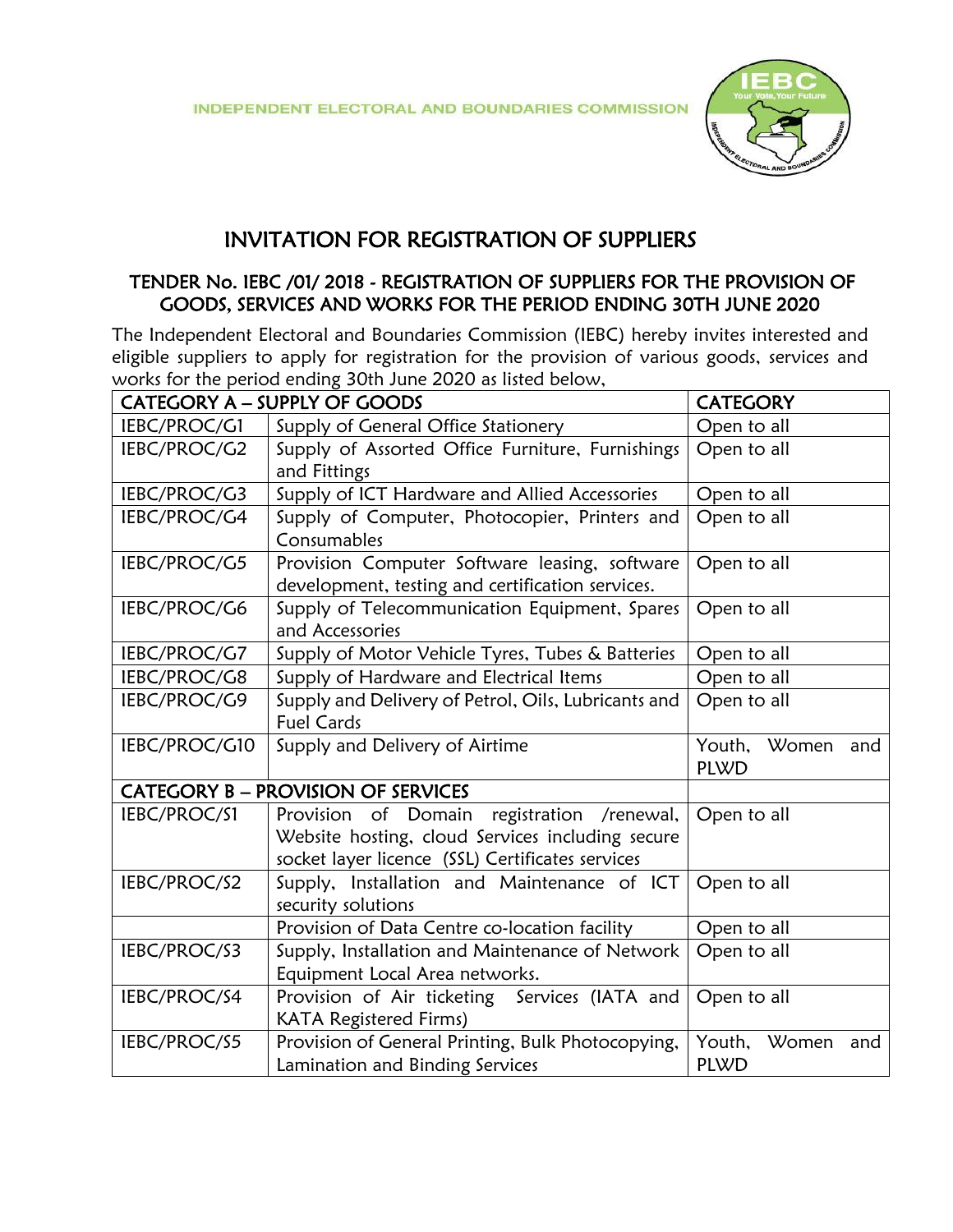| IEBC/PROC/S6  | Provision Public relation/Advertising services<br>(Printing of Corporate Newsletters, Calendars,<br>Diaries, Christmas cards, Brochures, Newsletters,<br>Booklets, Annual Reports and Promotional and<br><b>Branded materials</b> | Youth, Women and<br><b>PLWD</b>       |
|---------------|-----------------------------------------------------------------------------------------------------------------------------------------------------------------------------------------------------------------------------------|---------------------------------------|
| IEBC/PROC/S7  | Printing of Promotional items T-shirts, Banners,<br>Teardrops and Caps                                                                                                                                                            | Youth, Women and<br><b>PLWD</b>       |
| IEBC/PROC/S8  | Provision of Design of printed materials                                                                                                                                                                                          | Youth, Women and<br><b>PLWD</b>       |
| IEBC/PROC/S9  | Supply, Installation and Maintenance<br>of<br>Desktops Computers, Laptop Computers,<br>and<br><b>UPS</b>                                                                                                                          | Open to all                           |
| IEBC/PROC/S10 | Supply, Installation and Maintenance of Data<br>Centre infrastructure                                                                                                                                                             | Open to all                           |
| IEBC/PROC/S11 | Supply, Installation and Maintenance of Printers,<br>Photocopiers and UPS                                                                                                                                                         | Open to all                           |
| IEBC/PROC/S12 | Supply, Installation and Maintenance of servers,<br>storage and Data Centre Infrastructure                                                                                                                                        | Open to all                           |
| IEBC/PROC/S13 | Hire of Bulk Photocopying/Printing/Scanning<br>Machines                                                                                                                                                                           | Open to all                           |
| IEBC/PROC/S14 | Repair and Servicing of Motor Vehicles (Approved<br>Dealers/Garages by Ministry of Transport and<br>Infrastructure) only                                                                                                          | Open to all                           |
| IEBC/PROC/S15 | Provision of Hotels, Conference Facilities and<br><b>Accommodation Services</b>                                                                                                                                                   | Open to all                           |
| IEBC/PROC/S16 | Provision of Transport Services (Taxi, Car Hire,<br>Buses, Trucks)                                                                                                                                                                | Open to all                           |
| IEBC/PROC/S17 | Provision of Forklift, Cranes Repairs and Services                                                                                                                                                                                | Open to all                           |
| IEBC/PROC/S18 | Hire of Lifting Equipment (Forklifts, Cranes)                                                                                                                                                                                     | Open to all                           |
| IEBC/PROC/S19 | Provision of Courier and Mail delivery services                                                                                                                                                                                   | Open to all                           |
| IEBC/PROC/S20 | Repair and Maintenance of Cooling and Air-<br>conditioning equipment                                                                                                                                                              | Open to all                           |
| IEBC/PROC/S21 | Provision of IEBC Assets Branding and Coding<br>Services                                                                                                                                                                          | Women<br>Youth,<br>and<br><b>PLWD</b> |
| IEBC/PROC/S22 | Provision of Property Valuation Services                                                                                                                                                                                          | Open to all                           |
| IEBC/PROC/S23 | Provision of Building and Construction Services<br>Including Repair, Partitioning & Renovations                                                                                                                                   | Youth,<br>Women<br>and<br><b>PLWD</b> |
| IEBC/PROC/S24 | Provision of Road Show Services During Elections                                                                                                                                                                                  | Women<br>Youth,<br>and<br><b>PLWD</b> |
| IEBC/PROC/S25 | Provision of<br>Sign<br>Interpretation<br>Language/<br>Services                                                                                                                                                                   | Open to all                           |
| IEBC/PROC/S26 | Provision of Guarding and Security Services                                                                                                                                                                                       | Open to all                           |
| IEBC/PROC/S27 | Provision of Auctioneering Services                                                                                                                                                                                               | Open to all                           |
| IEBC/PROC/S28 | Provision of Clearing and Forwarding Services                                                                                                                                                                                     | Open to all                           |
| IEBC/PROC/S29 | Design, Animation<br>Creative<br>and<br>Illustration<br>Services                                                                                                                                                                  | Youth, Women<br>and<br><b>PLWD</b>    |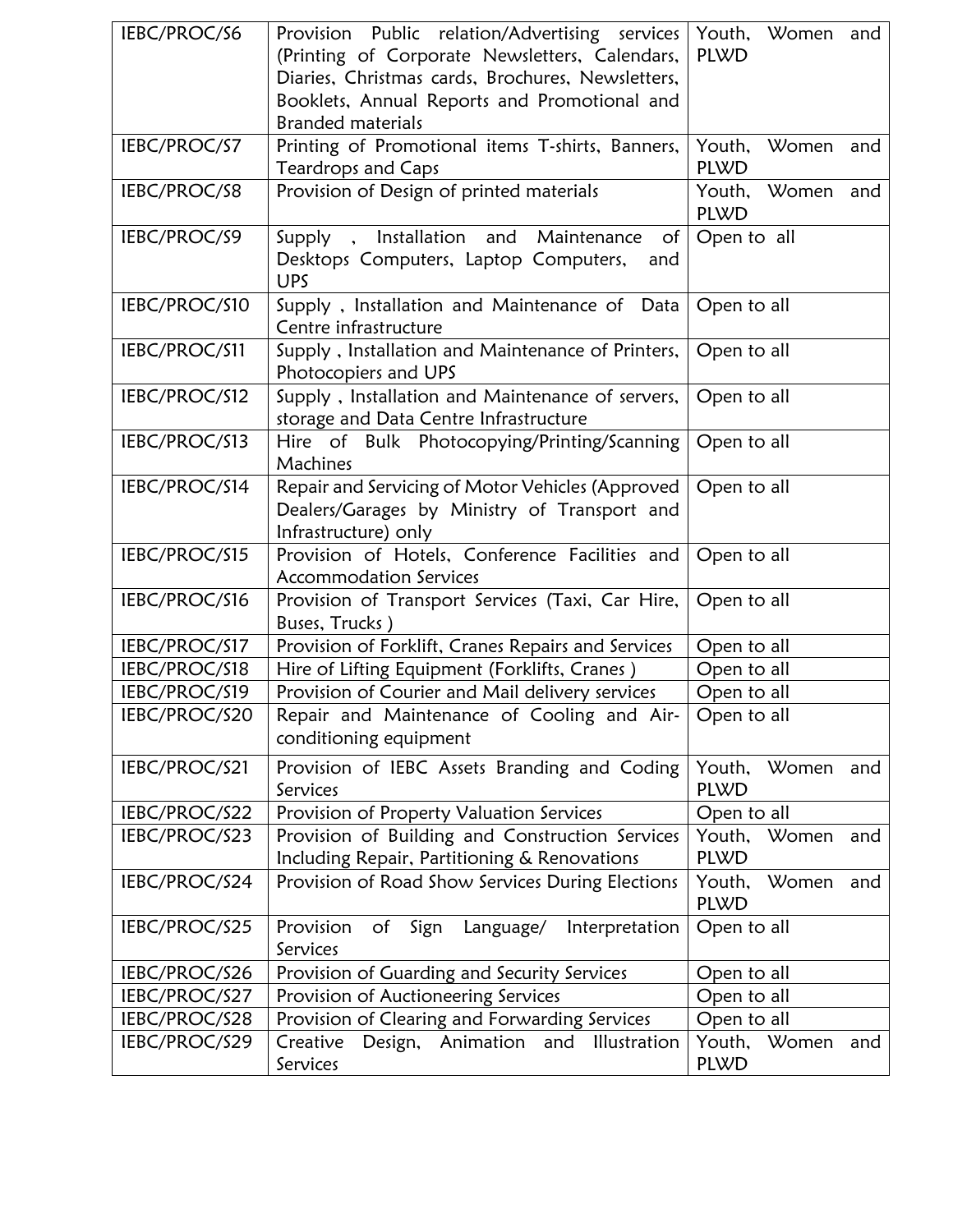| IEBC/PROC/S30 | Provision of Geographical Information System<br>(GIS)/ Survey Services                                                                                                                                         | Open to all                           |
|---------------|----------------------------------------------------------------------------------------------------------------------------------------------------------------------------------------------------------------|---------------------------------------|
| IEBC/PROC/S31 | Supply of Flowers, Indoor Plants and Decorations                                                                                                                                                               | Youth,<br>Women<br>and<br><b>PLWD</b> |
| IEBC/PROC/S32 | Provision Outside Catering Services including<br>provision of Tents, Chairs, Tables, Podium and PA<br>systems                                                                                                  | Youth, Women and<br><b>PLWD</b>       |
| IEBC/PROC/S33 | Provision of Event Organization and management<br>Services, Chairs, Tents, Stage Assembly, Hire of<br>Public Address Systems, Entertainment (DJ's,<br>Bands, Dancers, Musicians MC's ) and Related<br>Services | Youth,<br>Women<br>and<br><b>PLWD</b> |
| IEBC/PROC/S34 | Provision of Office Repair and Maintenance<br>(Electronic<br>Equipment<br>Appliances,<br>Services<br>Plumping, Furniture and Fixtures                                                                          | Youth,<br>Women<br>and<br><b>PLWD</b> |
| IEBC/PROC/S35 | Supply of Newspapers and Periodicals                                                                                                                                                                           | Youth,<br>Women<br>and<br><b>PLWD</b> |
| IEBC/PROC/S36 | Supply of Mineral Drinking Water and Water<br><b>Dispensers</b>                                                                                                                                                | Youth, Women and<br><b>PLWD</b>       |
| IEBC/PROC/S37 | Supply and Maintenance of Fire Fighting<br>Equipment, Alarm and Suppression Systems                                                                                                                            | Open to all                           |
| IEBC/PROC/S38 | Provision of Cleaning, Sanitary bins<br>and<br>fumigation services.                                                                                                                                            | Youth, Women<br>and<br><b>PLWD</b>    |
| IEBC/PROC/C39 | Provision of legal Services                                                                                                                                                                                    | Open to all                           |
|               | CATEGORY C - PROVISION OF CONSULTANCY SERVICES                                                                                                                                                                 |                                       |
| IEBC/PROC/C1  | Provision<br>$\circ$ f<br>Human<br>Resource<br>Consultancy/Training                                                                                                                                            | Open to all                           |
| IEBC/PROC/C2  | $\circ$ f<br>Public Relations,<br>Provision<br>Media<br>Management, and Editorial Services                                                                                                                     | Open to all                           |
| IEBC/PROC/C3  | Provision of Research, Monitoring and Evaluation   Open to all<br>and Strategic Plan Preparation Services                                                                                                      |                                       |
| IEBC/PROC/C4  | Provision of ICT Quality Assurance Consultancy<br>Services                                                                                                                                                     | Open to all                           |
| IEBC/PROC/C5  | Provision of Risk Management and Framework<br>Services                                                                                                                                                         | Open to all                           |
| IEBC/PROC/C6  | Financial Consultancy<br>Provision of<br>Services<br>Taxation,<br>(Accountancy,<br>Audit<br>and<br><b>Risk</b><br>Management)                                                                                  | Open to all                           |
| IEBC/PROC/C7  | Provision of legal Consultancy Services                                                                                                                                                                        | Open to all                           |

Interested applicants may obtain further information and inspect registration documents from Procurement Office, Independent Electoral and Boundaries Commission Headquarters Offices located at Anniversary Towers, University way 5th Floor, Room 503 during normal working hours or download detailed registration tender documents from IEBC website www.iebc.or.ke free of charge.